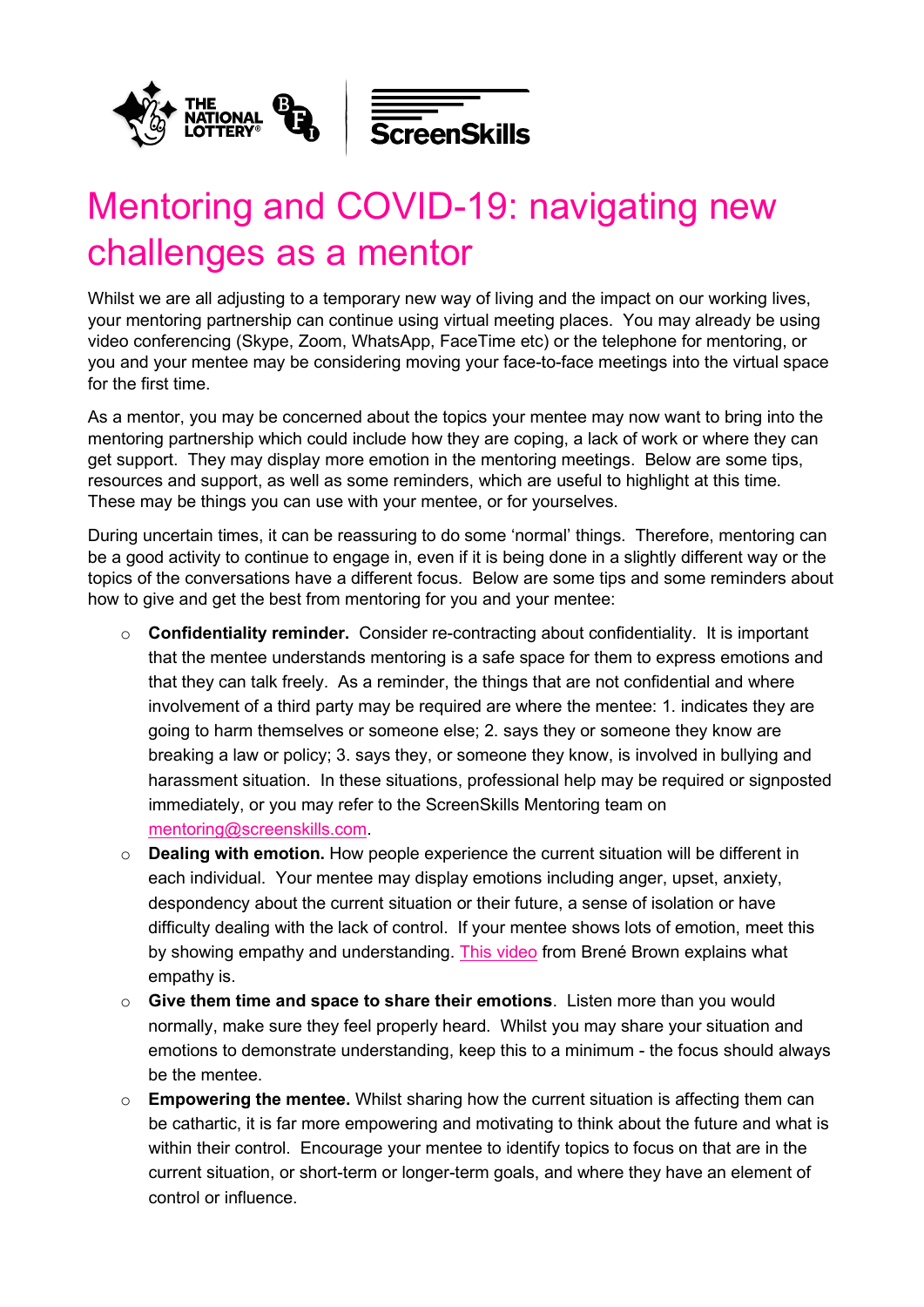- o **Input from the mentor.** Depending on how resourceful you perceive your mentee to be feeling, you may decide to offer some ideas or advice earlier in the mentoring conversation that you would usually. It is still important, though, to encourage your mentee to come up with some ideas first. You may decide to play ping-pong ideas generation – taking it in turns to come up with one idea each. Ideas generation creates choices (where maybe the mentee felt there were none) and builds confidence and creativity which, in turn, builds resilience beyond the mentoring partnership.
- o **Focusing on strengths.** Identifying areas of strength is also motivating. Identifying what they are good at, enjoy doing, achievements and high points can help foster a positive outlook. Mentoring would be a good space to discuss how to maintain strengths given the current situation, how to update them, share them and utilise them, now and in the future.

There are likely to be swings in the mental health of individuals at this time. ScreenSkills has a Mentoring and Mental Ill Health leaflet, written by a mental health professional, which may be helpful. Please find this attached.

The Film and TV Charity offers a variety [of support and has a 24/7 helpline.](https://filmtvcharity.org.uk/) The mental health charity MIND has information, resources and access to a helpline on the [Talk to Us link,](https://www.mind.org.uk/) and a link for someone who needs help urgently.

We have launched two eLearning modules, one each for mentors and mentees. These are a useful reminder or refresher about the general principles of mentoring and can be found in the [training courses section](https://www.screenskills.com/training-courses/search/#/) of our website.

## **Suggested topics of conversation/areas to focus on:**

- o Revisiting CVs and template cover letters
- o Improving portfolios, showreels and other assets
- $\circ$  Developing, refining, honing, updating, consolidating, refreshing, sharing a skill
- o Explore free MOOCs (massive open online courses) or online tutorials available
- $\circ$  Using one's creativity to participate in writing, video other relevant projects. Break it up into manageable goals e.g. focussing on writing one scene
- $\circ$  Staying connected with professional contacts and reaching out to peers, identifying a buddy (or buddies) to check in with daily or weekly
- $\circ$  How to accept the current situation, or how to create a daily or weekly routine
- o How to use technology available to stay connected
- $\circ$  Celebrating big and small successes: what have you achieved this week?

## **Possible questions:**

- o How are you feeling?
- o How are you getting on?
- o What support do you have/can you access?
- o What are you doing to keep motivated? What could you do to build your motivation?
- o What are you finding difficult at the moment?
- o If you were to look back to this time from e.g. a year's time, when it is all over, and you have come out of it OK, what advice would you give yourself?
- $\circ$  Think about a time when things have returned to normal and you have come out of it OK finish this sentence: I wish I had….
- o What motivating challenge could you set yourself during this time?